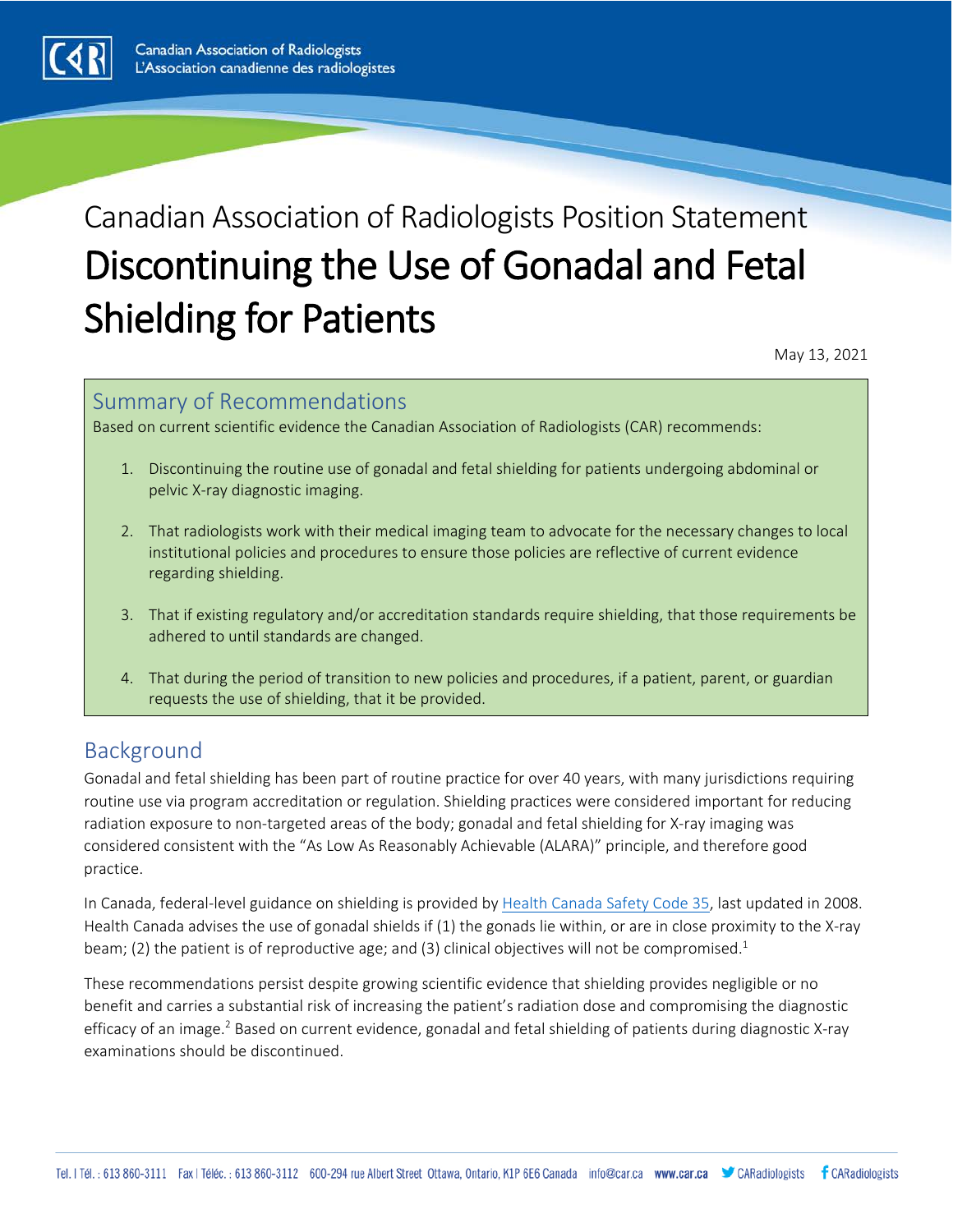## Prior CAR Statements on Gonadal and Fetal Shielding

The CAR had previously endorsed statements advocating for the discontinuation of gonadal and fetal shielding. In October 2019, the CAR endorsed<sup>3</sup> the American Association of Physicists in Medicine (AAPM) [position statement](https://www.aapm.org/org/policies/details.asp?id=468) recommending the discontinued routine use of gonad and fetal shielding in diagnostic X-ray exams.4 The AAPM statement was endorsed by multiple organizations representing key stakeholders in medical imaging, including the American College of Radiology<sup>5</sup> and Canadian Organization of Medical Physicists (COMP).<sup>6</sup>

In February 2021, with the support of the CAR, the CAR Journal published an invited editorial on the issue of fetal and gonadal shielding.7 The editorial was a multi-disciplinary collaboration between radiologist Dr. Michael N. Patlas (CARJ Editor-in-Chief), two physicists (Dr. Yogesh Thakur and Dr. Thor Bjarnason) and a medical radiation technologist (Ms. Stephanie Schofield). In addition to referencing the preponderance of scientific evidence pointing to the need to discontinue the use of shielding as routine practice, the authors advocated that the radiology community engage with other professions and appropriate government and accreditation agencies to facilitate this change in practice.

## Current Evidence

A substantial and growing body of peer-reviewed literature and expert consensus has shown that there is negligible, or no, benefit to patient's health from gonadal and fetal shielding when imaging is conducted using current equipment. Most recently, in January 2021, the National Council on Radiation Protection (USA) issued new guidance, emphasizing that in most circumstances the use of gonadal shields does not contribute to reduced risk of radiation exposure, and may have the unintended consequences of increased exposure and loss of valuable diagnostic information, concluding that use of gonadal shields is not justified as a routine part of radiological protection.8

#### Modern equipment emits less radiation and presents minimal harm to patients

As medical imaging technology has advanced, the radiation emitted has steadily decreased, and the exposure risk to the patient has declined accordingly.<sup>2,9</sup> Radiation doses used in diagnostic imaging are not associated with measurable harm to the reproductive organs or fetus. For fetal exposure, the American College of Obstetricians and Gynecologists Guidelines, with endorsement from the American College of Radiology, state that "with few exceptions, radiation exposure through radiography, computed tomography scan, or nuclear medicine imaging techniques is at a dose much lower than the exposure associated with fetal harm."<sup>10</sup>

The main concern with radiation exposure to the reproductive organs has been the perceived risk of hereditary effects. However, multiple studies over decades of research have demonstrated no link to hereditary changes due to radiation exposure at the levels associated with X-ray-based diagnostic imaging.<sup>9,11,12</sup>

### Gonadal and fetal shielding provide negligible, or no, benefit to patients' health

Gonadal shielding of patients during diagnostic X-ray imaging was historically used to prevent undue radiation exposure to sensitive reproductive organs and to alleviate hereditary risks.<sup>13,14</sup> In X-ray imaging, the main source of radiation dose to internal organs outside the imaging field is internal radiation scatter. Surface patient shielding has no impact on reducing that internal scatter,<sup>2,15–17</sup> thereby providing negligible benefit to patient health and safety.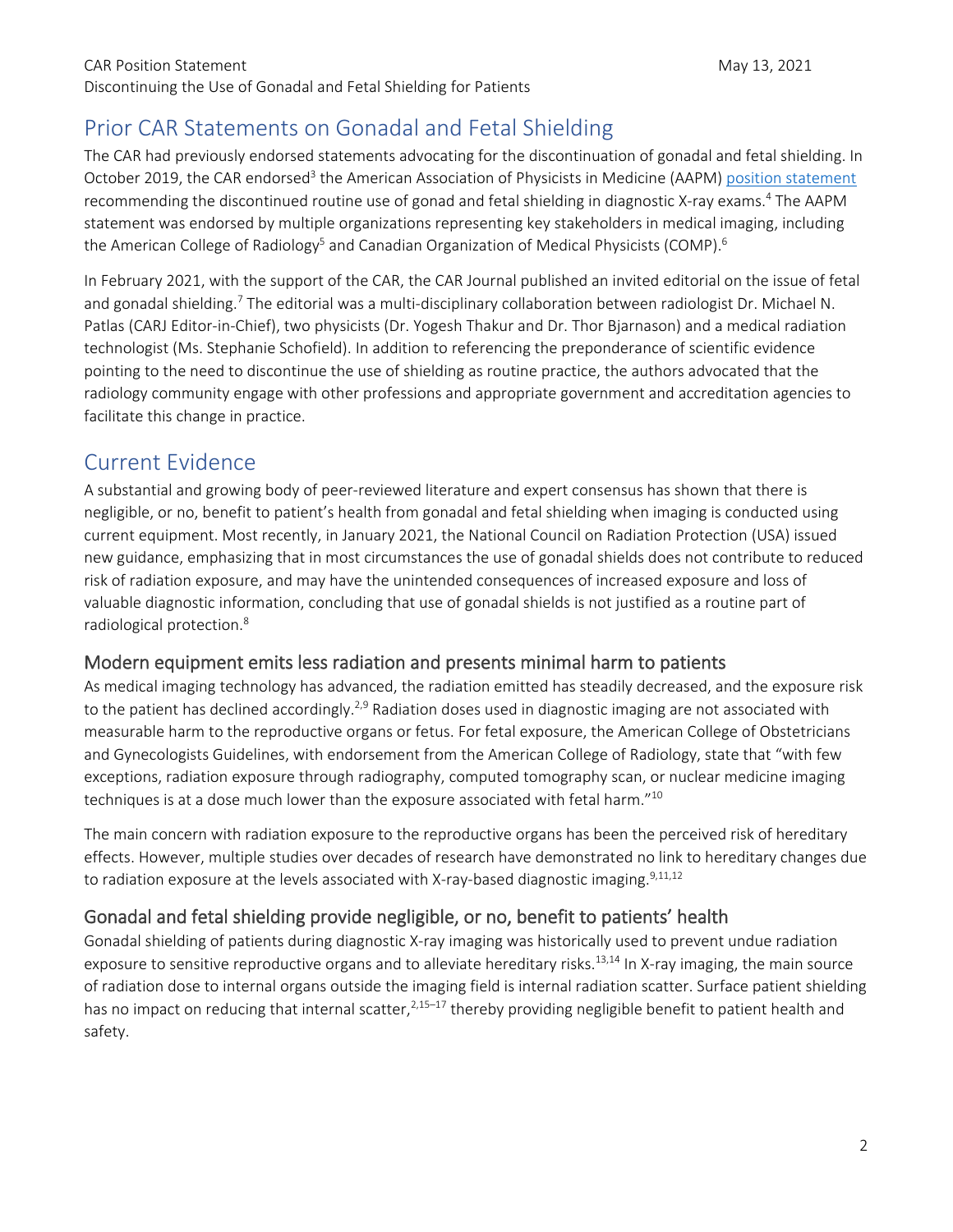#### Shielding compromises diagnostic efficacy and may result in repeated radiation exposure

Shielding may compromise the diagnostic efficacy of the image by obscuring anatomy and pathology while introducing artifacts to the extent that repeat imaging may be required, thereby increasing the patient's total radiation exposure. Shielding may also make it difficult to visualize pelvic organs and, if results are inconclusive, repeat exams may be needed.<sup>18-22</sup>

Shielding can negatively affect automatic exposure control and image quality, as the presence of shielding in the imaging field of view can drastically increase X-ray output, increasing a patient's radiation dose while degrading image quality.<sup>23</sup> Issues may be related to technological interference with exposure controls,<sup>23</sup> or technical errors related to positioning and shielding placement.<sup>19,22,24-27</sup>

## Advocating for Changes to Practice

Regulatory and accreditation standards must be updated to reflect current evidence. The CAR is actively engaged with Health Canada, advocating for an update of Safety Code 35. The radiology community at large should engage with other medical imaging professions and appropriate government and accreditation agencies to press for the necessary regulatory changes to bring shielding practices in line with the evidence. Recently, the Canadian Association of Medical Radiation Technologists issued guidance for its membership about promoting evidencebased practice change and advocacy efforts. Until regulatory frameworks and standards are updated, radiologists, technologists, and medical physicists are bound to adhere to shielding requirements.

Although the evidence is clear, the degree to which practices around shielding are ingrained in patient preferences and workflows presents a significant barrier to implementing these changes at the local level. Medical imaging leadership teams and radiologists in each institution or clinic are encouraged to evaluate the current evidence and advocate for updates to their local policies and standards. During the transition period to new standards, some patients, or their parents/guardians, may continue to expect to be shielded. If a shield is requested, it should be provided.

The adoption of these new recommendations requires addressing the impact of this substantial change in ingrained behaviour on the part of the medical imaging team and expectations on the part of patients and their families. The prevalence of misinformation about radiation risks necessitates the development of resources to guide radiologists and radiation technologists as they work to alleviate patient concerns.<sup>2</sup>

Ultimately, patient engagement, inter-professional collaboration, and continuing education are key for this transition in practice.<sup>28</sup>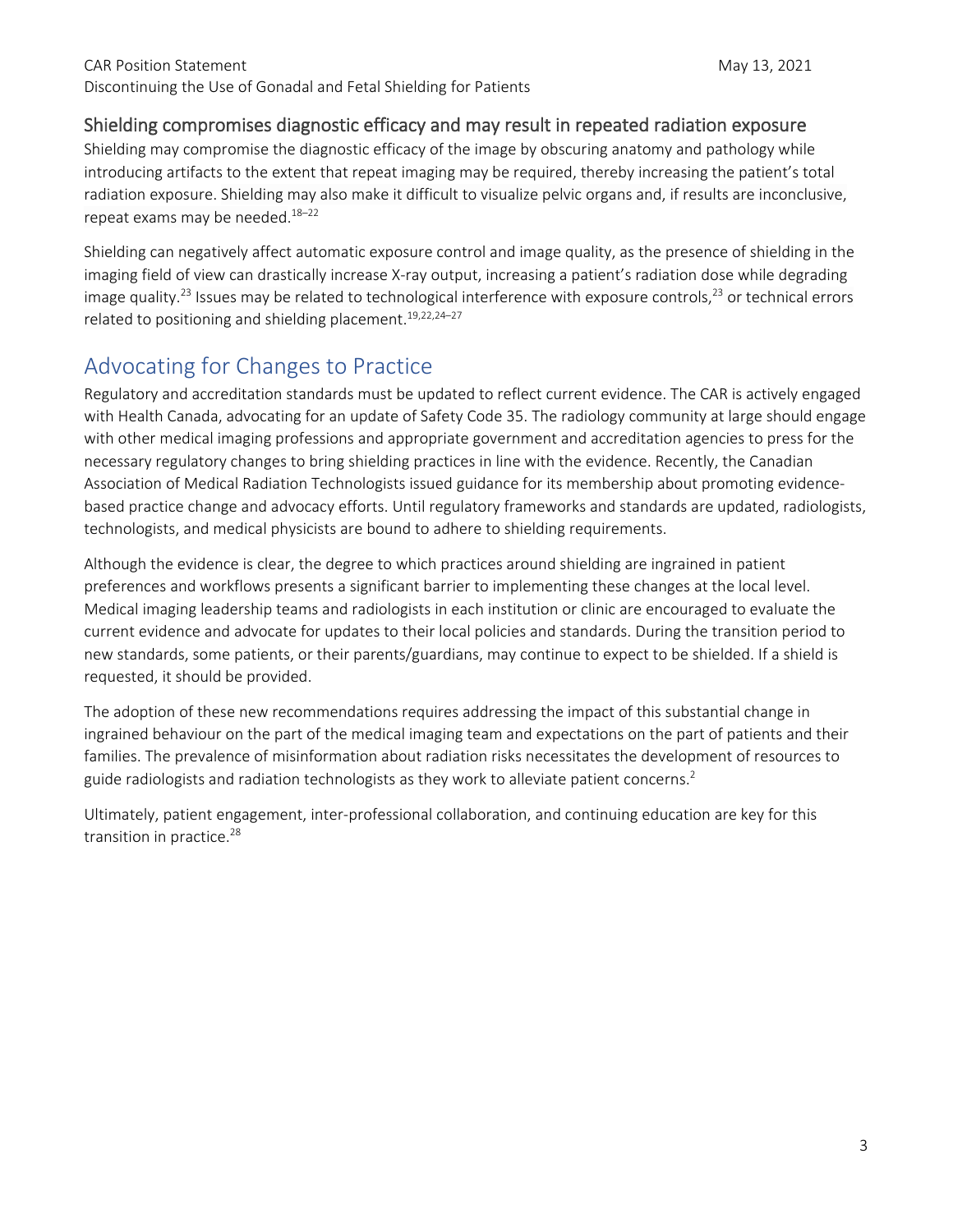#### References

- 1. Lavoie C, Canada, Health Canada. Radiation protection in radiology--large facilities: safety procedures for the installation, use and control of x-ray equipment in large medical radiological facilities. Ottawa: Health Canada, https://www.canada.ca/en/health-canada/services/environmental-workplace-health/reportspublications/radiation/safety-code-35-safety-procedures-installation-use-control-equipment-large-medicalradiological-facilities-safety-code.html (2008, accessed 12 May 2021).
- 2. Marsh RM, Silosky M. Patient shielding in diagnostic imaging: Discontinuing a legacy practice. Am J Roentgenol 2019; 212: 755–757.
- 3. Canadian Association of Radiologists. CAR Endorses AAPM Position Statement on Patient Gonadal and Fetal Shielding, https://www.aapm.org/org/policies/documents/CAR\_Letter\_to\_AAPM\_2019\_10\_01.pdf (2019, accessed 12 May 2021).
- 4. American Association of Physicists in Medicine. AAPM Position Statement on the Use of Patient Gonadal and Fetal Shielding, https://www.aapm.org/org/policies/details.asp?id=468&type=PP&current=true (2019, accessed 12 May 2021).
- 5. American College of Radiology. ACR Endorsement of AAPM Position Statement on the Use of Patient Gonadal and Fetal Shielding, https://www.acr.org/-/media/ACR/NOINDEX/Advocacy/Advocacy-News/ACR-Endorsement-of-AAPM-Position-Statement-on-Patient-Gonadal--Fetal-Shielding-May2019.pdf (2019, accessed 12 May 2021).
- 6. Canadian Organization of Medical Physicists. COMP Endorses AAPM Position on Patient Gonadal and Fetal Shielding, https://comp-ocpm.ca/\_uploads/5jmw0vk0t.pdf (2019, accessed 12 May 2021).
- 7. Thakur Y, Schofield SC, Bjarnason TA, et al. Discontinuing Gonadal and Fetal Shielding in X-Ray. Can Assoc Radiol J 2021; 0846537121993092.
- 8. National Council on Radiation Protection. NCRP Recommendations for Ending Routine Gonadal Shielding During Abdominal and Pelvic Radiography (NCRP Statement No. 13), https://ncrponline.org/wpcontent/themes/ncrp/PDFs/Statement13.pdf (2021, accessed 12 May 2021).
- 9. Jeukens CRLPN, Kütterer G, Kicken PJ, et al. Gonad shielding in pelvic radiography: Modern optimised x-ray systems might allow its discontinuation. Insights Imaging; 11. Epub ahead of print 7 February 2020. DOI: 10.1186/s13244-019-0828-1.
- 10. Committee Opinion No. 723 Summary: Guidelines for Diagnostic Imaging During Pregnancy and Lactation. Obstet Gynecol 2017; 130: 933–934.
- 11. ICRP. The 2007 Recommendations of the International Commission on Radiological Protection. ICRP publication 103. Ann ICRP 2007; 37: 1–332.
- 12. National Research Council. Health risks from exposure to low levels of ionizing radiation: BEIR VII phase 2, https://scholar.google.com/scholar\_lookup?hl=en&publication\_year=2006&author=National+Research+Cou ncil&title=Health+risks+from+exposure+to+low+levels+of+ionizing+radiation%3A+BEIR+VII+phase+2. (2006, accessed 13 May 2020).